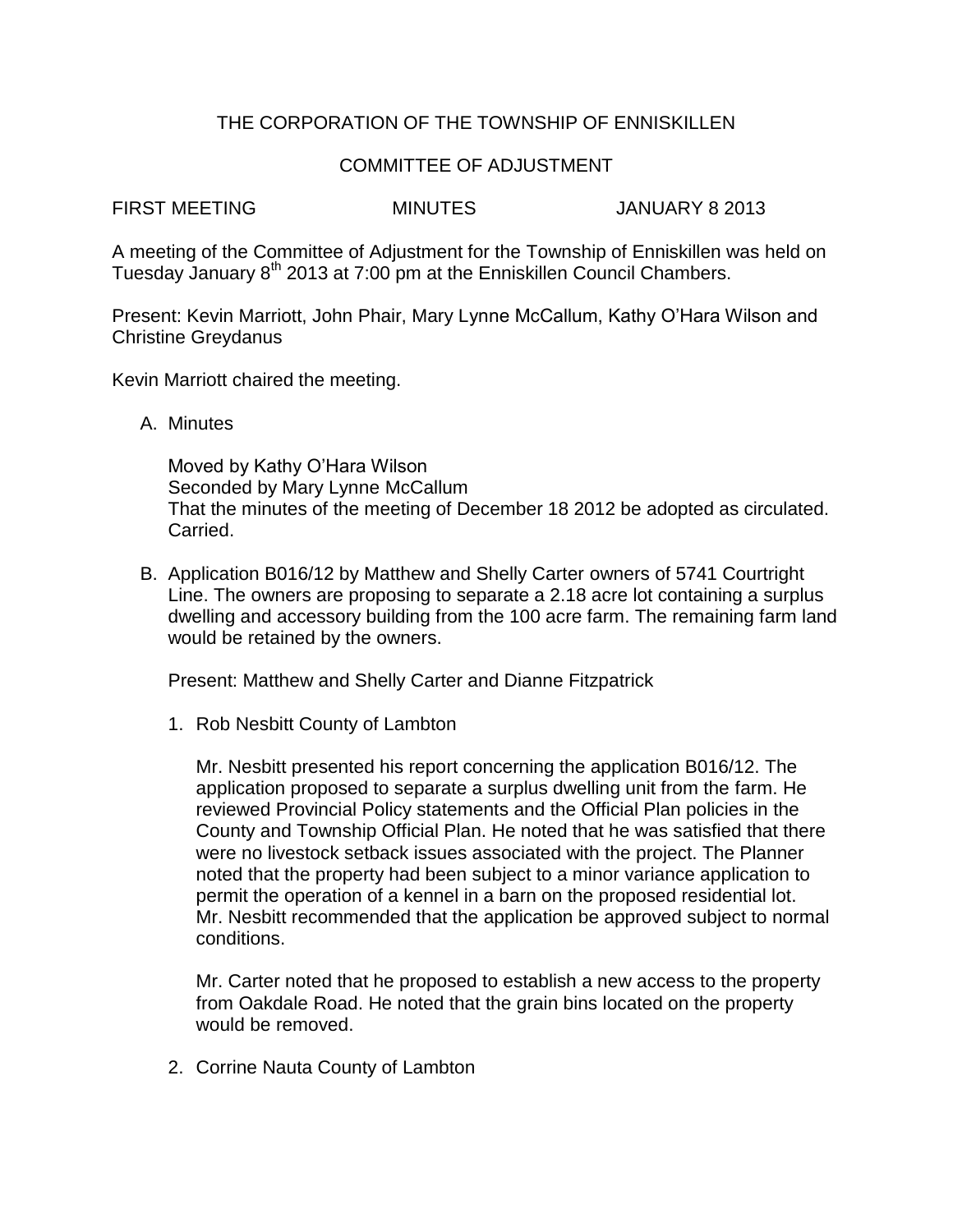### FIRST MEETING 2 JANUARY 8 2013

Corrine Nauta noted that there were no records concerning the septic system for the house. She requested that the system be exposed to determine that the system was located on the lot and was working properly.

## 3. Greg Botting County of Lambton

Mr. Botting noted that the County requested that future access to the retained farm lot take place from Oakdale Road.

Mary Lynne McCallum discussed the access to the property from Oakdale Road. Kathy O'Hara Wilson questioned whether the kennel on the property would be expanded.

Diane Fitzpatrick noted that there were no plans to expand the size of the kennel on the property.

Moved by Christine Greydanus Seconded by Kathy O'Hara Wilson That severance application B016/12 be approved subject to conditions. Carried.

Conditions:

- 1. That a copy of the deed and survey in a form suitable for registration be deposited with the Secretary-Treasurer.
- 2. That a fee of \$200 be paid to the Township of Enniskillen by cash or certified cheque.
- 3. That pursuant to Section 42 or Section 51 of the Planning Act RSO 1990 as amended, land be conveyed to the Municipality for park purposes, to a maximum of 2 % if the land conveyed is for industrial purposes, or a maximum of 5% if the land is conveyed for other purposes. The municipality has decided to accept cash in lieu of land for this severance. The fee of \$1,000 is to be made payable to the Township of Enniskillen.
- 4. That all conditions be fulfilled within one year after notice was given of the granting of this consent.
- 5. That a certificate of consent required by Section 53(42) of the Planning Act, be obtained within one year after notice was given of the granting of this consent.
- 6. That the municipal engineer prepare amendments to all Drainage Act reports assessing the new lots for its appropriate share of future maintenance of any drain. That the applicants agree to the revised assessments.
- 7. That the applicants at their expense install adequate access to the retained and severed properties as determined by the Township Road Superintendent.
- 8. That a fee of \$75 be made payable to the County of Lambton for septic inspection of the lot.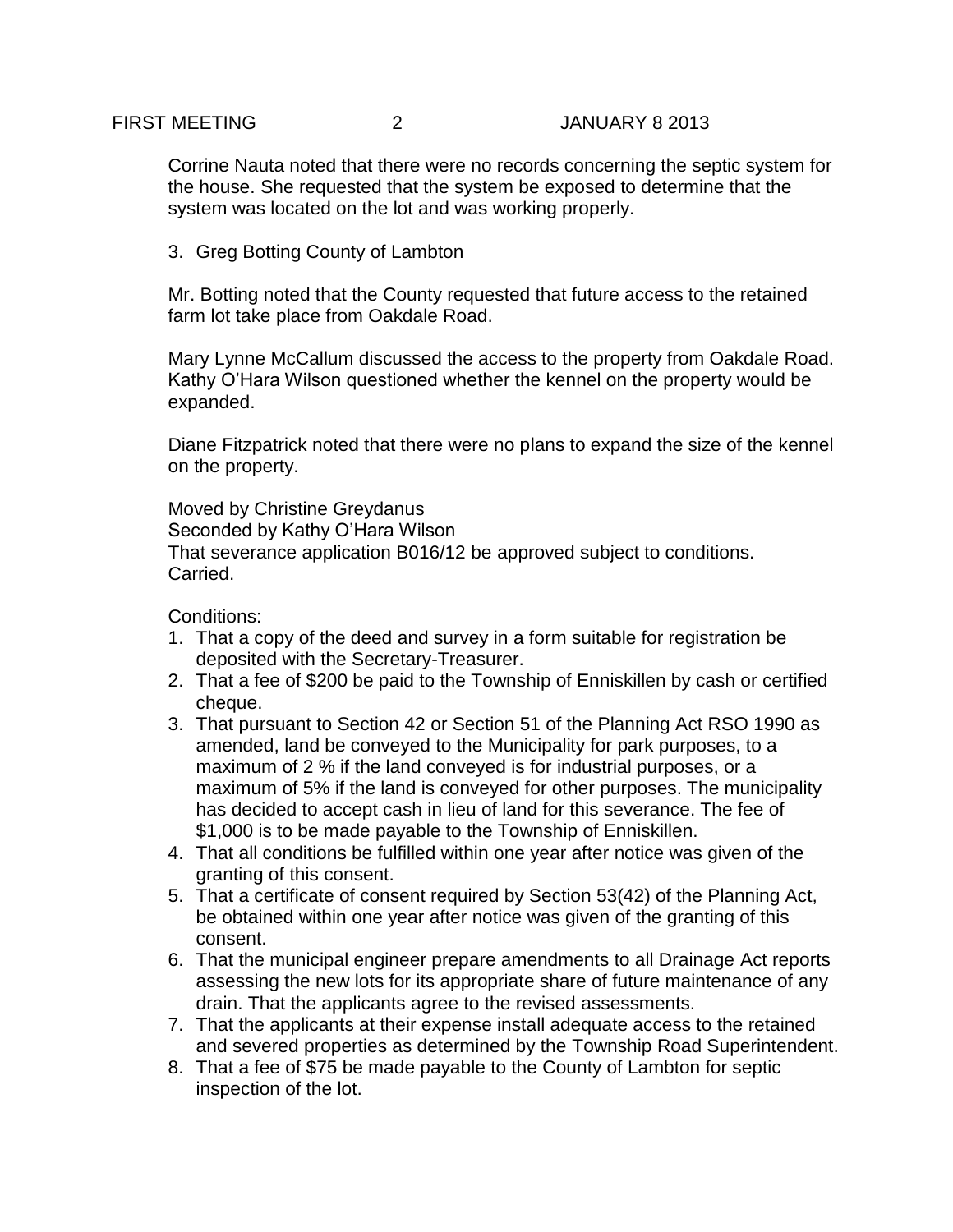- 9. That the septic system be partially uncovered to confirm the component location, size and condition. This must be completed to the satisfaction of the Private Sewage System Coordinator or Building Services Manager.
- 10.That a site inspection be conducted to confirm location of the septic system and to ensure that sewage/effluent is not being emitted or discharged onto the surface and it is wholly contained within the newly created parcel. In the event the septic system is not compliant, a new Part 8 system will be required to be installed.
- 11.That a zoning amendment application be approved restricting the construction of any new dwelling on the retained agricultural lot.

Reasons:

- 1. That the severance is in conformity with Section 1.11 (d) of the Official Plan.
- C. Application B017/12 by Grant Piggott as power of attorney for Ross Piggott the owner of 3331 Oil Springs Line. The owner is proposing to separate a 6.1 acre lot to provide a residential building lot for Connie and Jeff Classen. The remaining farmland of 93 acres would be retained by the owner.

Present: Connie and Jeff Classen, Gary and Lori Piggott, Brian Piggott

1. Rob Nesbitt County of Lambton

Mr. Nesbitt reported that the application for the creation of a new residential lot did not conform to provincial, county or township policy. He recommended that the application be denied.

2. Corrine Nauta County of Lambton

The correspondence noted that there was adequate land on the proposed lot to construct a septic system for a new residential dwelling.

Connie Classen noted that the land in question was not farmed.

Kathy O'Hara Wilson noted that approval of the application would fly in the face of Township severance policy.

Moved by Kathy O'Hara Wilson Seconded by Mary Lynne McCallum That severance application B017/12 be denied. Carried.

Reasons: